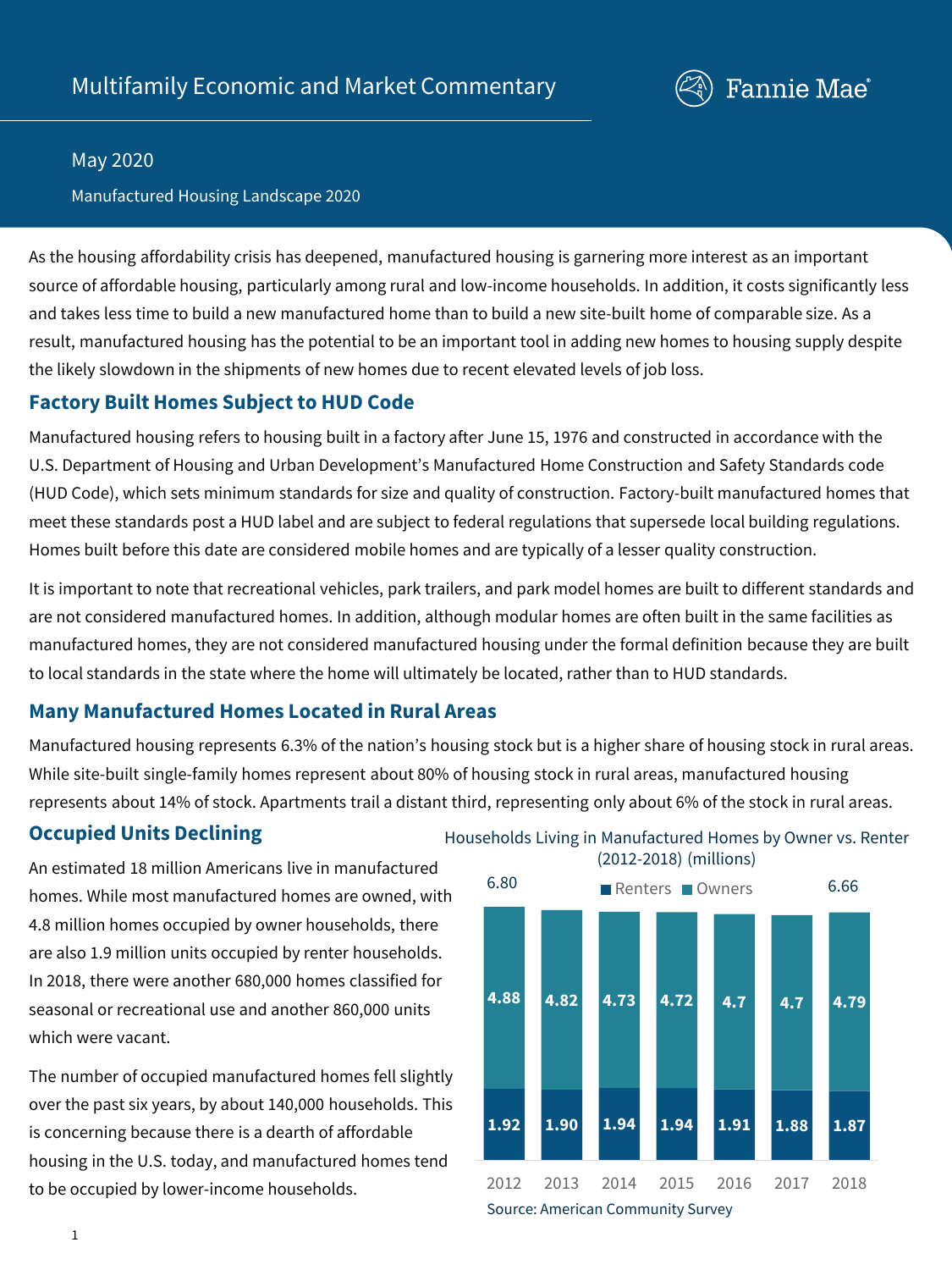# **Manufactured Homes Occupied by LowerIncome Residents**

The median annual household income of manufactured home residents who own their homes is about \$35,000, half of the median annual income of site-built homeowners. Over one-quarter of manufactured home owners earn less than \$20,000 annually and two-thirds earn less than \$50,000 annually. By contrast, about a third of site-built homeowners earn less than \$50,000 annually.

While the distribution of renter household incomes skews lower in all types of housing, manufactured home rentals are particularly important to lower-income renters. Over one-third of renters of manufactured homes earn less than \$20,000 per year and over three-quarters earn less than \$50,000 per year.



Source: 2017 American Community Survey, Note: Includes owners without mortgages \* Note: K=\$1,000 therefore \$20K = \$20,000

### **More Affordable All-In Housing Costs**

The median monthly all-in cost to own or rent a manufactured home is lower than for a site-built home. The median allin monthly housing cost of \$925 per month for manufactured home owners was \$675 per month less than that paid by owners of site-built homes. The all-in cost was \$350 per month less for renters of manufactured homes.





\* Note: Excludes non-cash renters who may contribute services in place of rent or may not pay rent.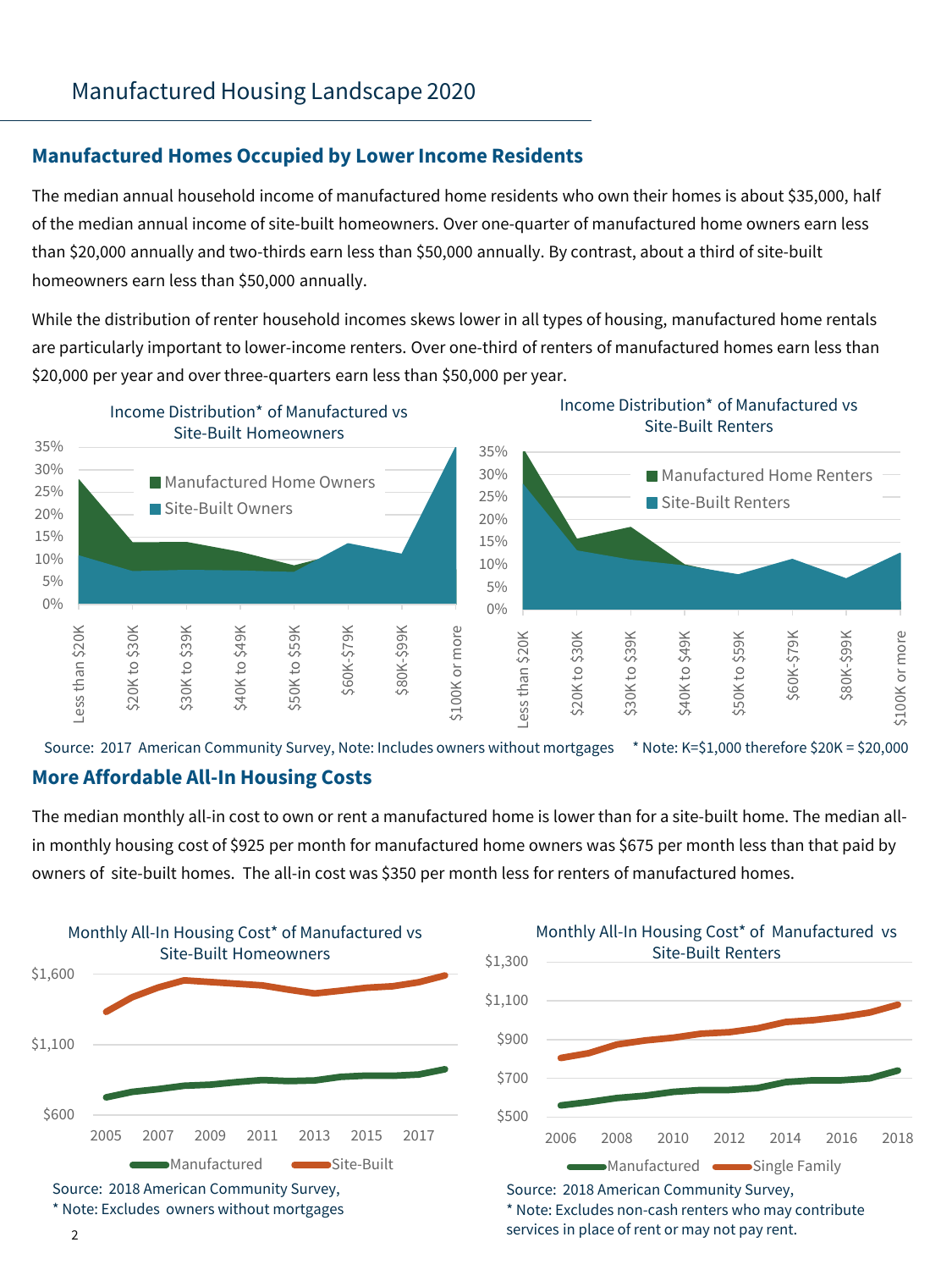# **New Manufactured Homes More Affordable than Site-Built Homes**

One solution to addressing the nation's housing supply shortage is to build more homes. New factory-built manufactured homes, which can be built as single- or multiple-section homes, appear to be significantly more affordable than site-built homes.

The average sales price of a new manufactured home built and shipped in 2018 was less than half of the sales price of a new site-built home: \$79,000 for the average new manufactured home compared to almost \$300,000 for the average new site built-home, excluding land costs. This translates to \$55 per square foot for a manufactured home compared to \$114 per square foot for a site-built home.

The cost for a single-section manufactured home was even lower, at just \$49 per square foot compared to \$125 per square foot for a similarly sized site-built home.

# **New Manufactured Homes Have Additional Costs**

Manufactured homes do have additional costs compared to a site-built home. For instance, new manufactured homes cost about \$5,000 per section to ship, in addition to costs for installation and utility hookup. According to Next Step Network, a non-profit specializing in manufactured homes, the all-in cost to deliver, set, and finish a manufactured home can range from \$21,000 for a single-section home to \$34,000 for a double-section home. However, even when including these costs, a new site-built home is still more than 85% more expensive than a comparable single-section manufactured home and 36% more expensive than a double-section home.

#### Select Pricing Statistics Manufactured and Site-Built Homes

|                    | <b>New</b><br><b>Manufactured</b><br>Homes* |        | <b>New Site-Built</b><br>Homes** |           |  |
|--------------------|---------------------------------------------|--------|----------------------------------|-----------|--|
| All                |                                             |        |                                  |           |  |
| Average (Avg.)     |                                             |        |                                  |           |  |
| <b>Sales Price</b> | \$                                          | 78,500 | \$                               | 298,000   |  |
| Average Square     |                                             |        |                                  |           |  |
| Feet (sf)          |                                             | 1,438  |                                  | 2,602     |  |
| Avg. Cost per sf   | Ś                                           | 54.59  | \$                               | 114.43    |  |
| Single -           |                                             |        |                                  |           |  |
| <b>Section</b>     |                                             |        |                                  |           |  |
| Avg. Sales Price   | Ś.                                          | 52,400 |                                  | \$134,400 |  |
| Avg. sf            |                                             | 1,072  |                                  | \$1,072   |  |
| Avg. Cost per sf   | Ś                                           | 48.88  |                                  | \$125.37  |  |
| Double -           |                                             |        |                                  |           |  |
| <b>Section</b>     |                                             |        |                                  |           |  |
| Avg. Sales Price   | \$                                          | 99,500 |                                  | \$179,600 |  |
| Avg. sf            |                                             | 1,747  |                                  | 1,747     |  |
| Avg. Cost per sf   | \$                                          | 51.26  |                                  | \$102.79  |  |

Source: U.S. Census Bureau Manufactured Housing Survey for Manufactured Homes, RS Means.

\*Excludes imputed land costs

\*\* RS Means construction cost data used to estimate the sales price for new site built homes with 1,072 and 1,747 square feet. The actual sales price is likely higher due to the fact the builder will add a profit margin at the sale of the new home to the consumer.

#### Average Cost to Deliver, Set and Finish a Home

|                | <b>Average Cost</b> |
|----------------|---------------------|
| Single-Section | \$21,000            |
| Double-Section | \$34,000            |

#### Source: Next Step Network Note: Excludes foundation and garage

A manufactured home can also be built very quickly. According to one manufactured home producer, it takes about six production days to complete a typical home. While delivery and installation require additional time, a homeowner is generally living in a manufactured home within 90 days. By contrast, a site-built home can take up to six months to construct. These factors can make manufactured homes an attractive alternative for some homebuyers. The compressed construction cycle also makes it attractive to some developers and builders.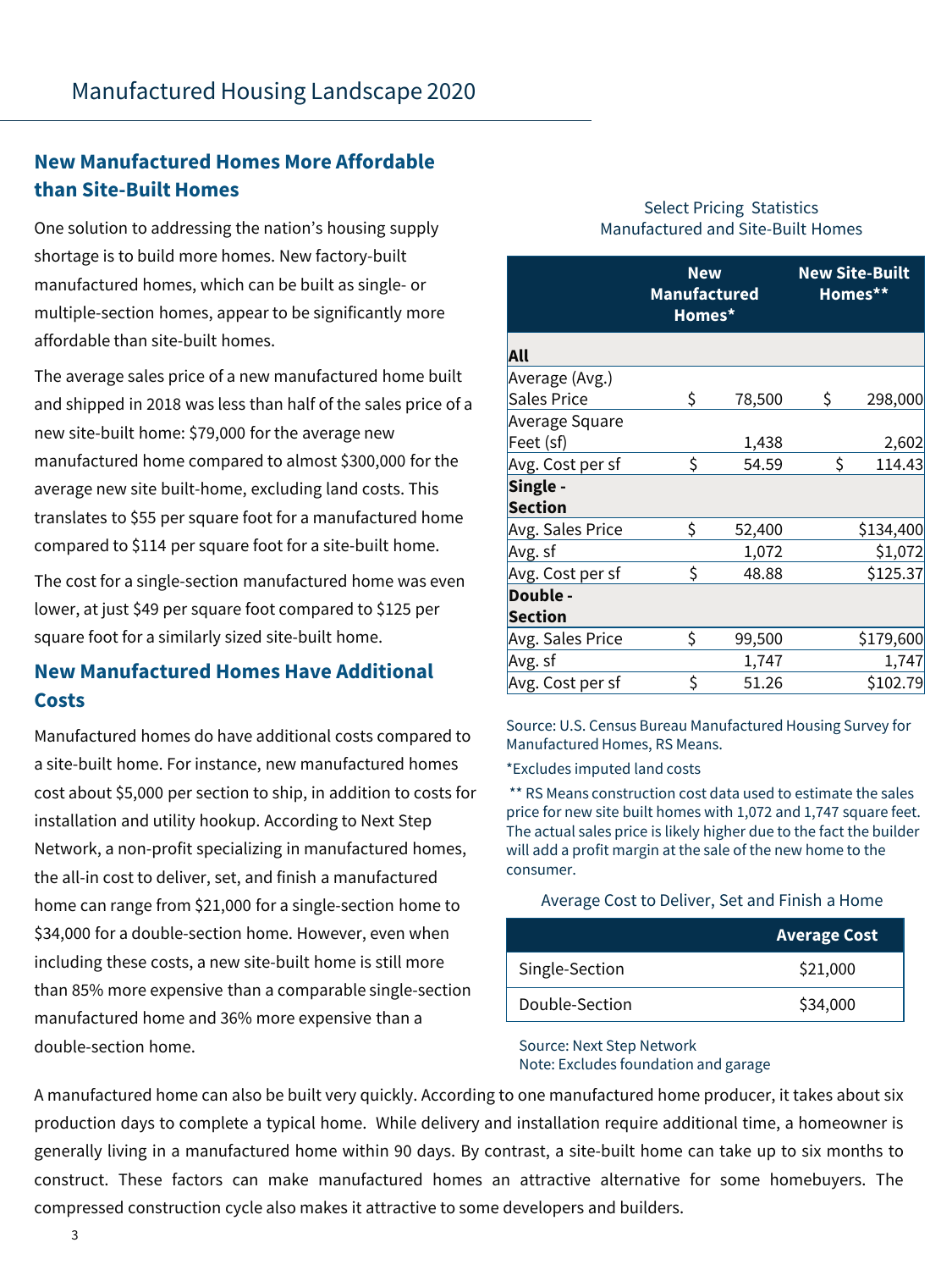# Manufactured Housing Landscape 2020

### **The Number of Manufactured Homes Shipped in Long-Term Decline**

The number of new manufactured homes ordered and shipped has declined substantially over the past 20 years and hit a low of just 50,000 homes shipped after the recession ended in 2009. While the number of homes purchased and shipped increased as the economy rebounded, the level of shipments remains depressed. An estimated 95,000 new manufactured homes shipped in 2019, which is well below the long-term average since 1980 of 185,000 homes. The share of manufactured homes compared to all homes sold currently stands at 14%, which is below the 25-30% range recorded prior to 2000.



### **Production Concentrated**

Source: Manufactured Housing Institute

Industry capacity has declined since the 1990s. In 2019, just 35 manufactured home companies had 133 production lines, and the top three manufacturers produced three-quarters of new homes. Even so, manufacturers have some excess capacity: One of the nation's largest manufactured home producers, Skyline Homes, Inc., currently has five idle plants, according to a recent investor presentation. Additionally, the number of construction workers is 5% below the level seen a decade ago. Another large manufactured home producer, Cavco Industries, Inc., estimates that a single factory may need up to 400 construction workers. As a result, increased labor, automation, and innovation may be needed to address the backlog of orders listed in these companies' 2019 10-K financial reports.

# **Zoning Restrictions an Impediment**

Local zoning requirements may also be contributing to the decrease in shipments of manufactured housing. Despite the cost advantages of manufactured homes, many municipalities are increasingly using zoning and other land use regulations to restrict or eliminate the number of manufactured homes located within their boundaries, which likely dampens demand for manufactured homes. Zoning restrictions take several forms, including the complete exclusion of manufactured homes or the exclusion of manufactured homes from single-family residential zones. Other zoning restrictions impose minimum lot-size requirements specific to manufactured homes, which force these homes onto more rural, less dense areas. This can affect shipment of new homes by making it harder to find a location for a manufactured home.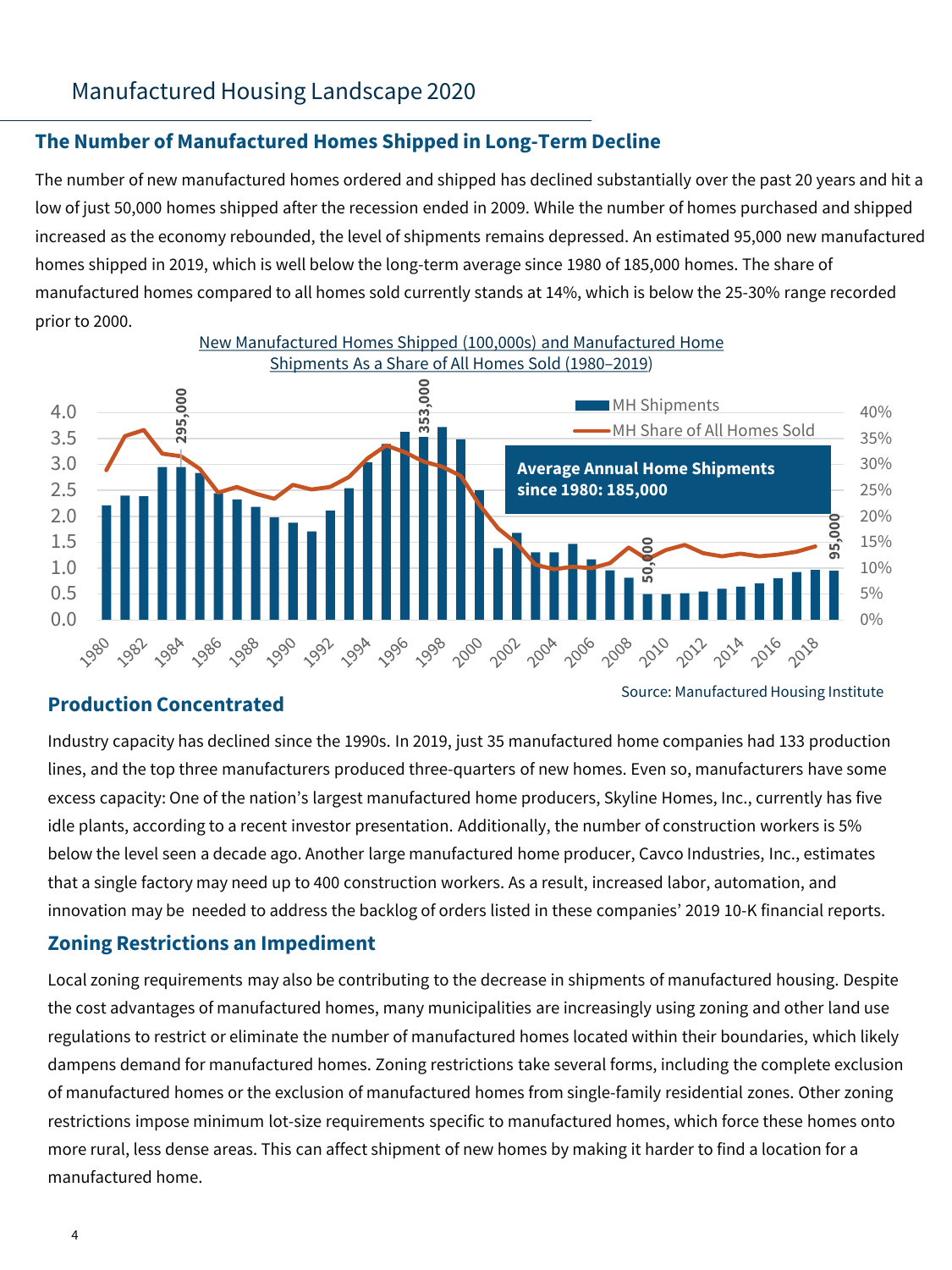# Manufactured Housing Landscape 2020

# **Shipments Growing More Concentrated** 10 States with the Highest Share of Shipments (2012-2018)\*

Nevertheless, certain states are more favorably disposed to manufactured homes. With the exception of California and Michigan, these states are predominantly located in the south. Texas generally receives the largest share, accounting for about a fifth of new home shipments annually. In fact, shipments to favorably disposed states have grown more concentrated. The top 10 states accounted for 62% of annual shipments in 2018, up from 54% just six years prior. Only one state in the top ten, Louisiana, saw a decline in shipments, to 5.0% in 2018 from 7.4% six years prior.



#### *Source: U.S. Census Bureau Manufactured Housing Survey*

#### **Southern States Lead in Shipment Increase**

Annual shipments have rebounded since bottoming out at 50,000 in 2010. In fact, shipments to many states have doubled over the past six years. However, even with shipments more than doubling, states such as Nevada, Oregon, New Jersey, and Wisconsin still receive fewer than 500 homes annually. Most states with substantial growth in the number of shipments are southern states such as Florida, Alabama, and Mississippi. Michigan and California were the only states outside of the south to have a substantial increase in both the percentage and number of shipments.



Number of Shipments in 2012 (#)

*Source: U.S. Census Bureau Manufactured Housing Survey*

*\* Notes: Chart excludes Texas which shipped over 19,300 new homes in 2018 to present clarity around other states. Excludes states with fewer than 100 Shipments in 2012: Rhode Island, Hawaii, Massachusetts, Connecticut Excludes states with fewer than 200 total units shipped 2012-2018: Kansas, New York, West Virginia, Utah, Delaware, Iowa Excludes states where shipments have declined including: North Dakota, Wyoming, South Dakota, Maryland, Montana, Nebraska and Vermont*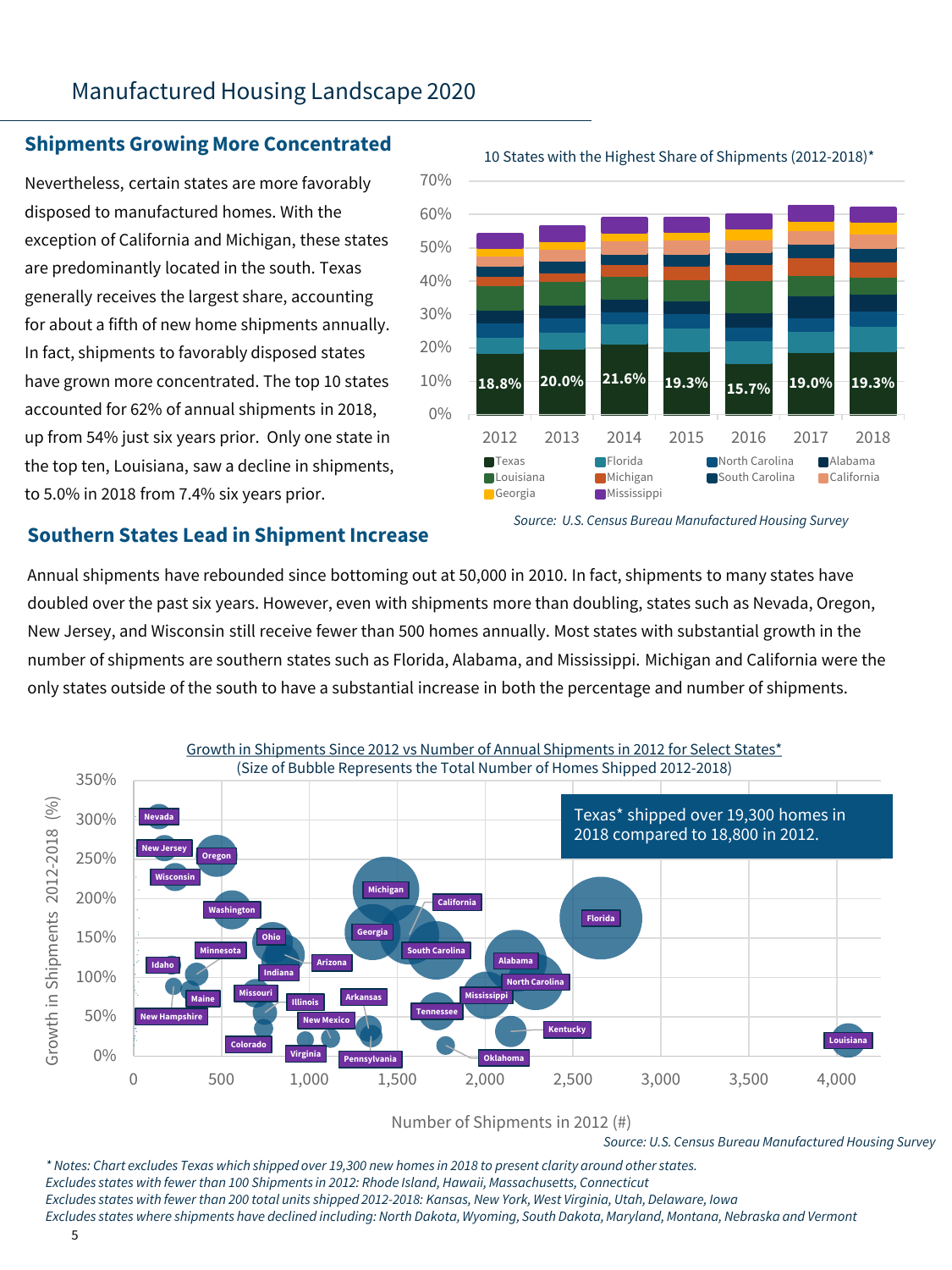# **Share of Manufactured Homes Placed in Communities is Rising**

Manufactured homes can be placed on privately owned land or placed in communities where homeowners rent a pad-site from the community for a monthly fee. These pads also contain hookups for utilities. According to Sun Communities, Inc., one of the nation's largest manufactured home community owneroperators, over the past three years, homes placed in their communities were only moved out at a rate of 0.8% per year on average.

Communities are generally classified either as an All Ages Community or a 55+ Community, the latter of which is popular with retirees who want to downsize and minimize home maintenance. Over the past five years, of all shipments, the share of homes shipped to communities has risen from 33% to 37%.<br>Source: U.S. Census Bureau Manufactured Housing Survey

# **Home Title Affects Financing Options**

Factory-built homes built to HUD Code may be titled as either personal property, known as chattel, or real property. How manufactured homes are titled affects the available options for financing. Structures titled as personal property are only eligible for chattel financing, while structures titled as real property may be financed through conventional mortgage loans. Many factors might impact a borrower's decision for titling and financing a manufactured home, including personal credit scores, the recommendations of a buyer's broker or seller, and even the desire to leave recordation of the home and land separate. The vast majority of manufactured homes are classified as personal property, which limits the owners of these homes to chattel financing.

# **Chattel Financing Can be More Expensive**

In general, lenders consider chattel – or "home only" – lending to be riskier since the loan is only secured by the home, whereas a conventional loan is secured by both the land and the home. Data collected under the Home Mortgage Disclosure Act (HMDA) in 2018 suggests that interest rates charged for loans secured only by a manufactured home are higher on average than for a conventional mortgage loan. In 2018, the average interest rate for loans backed only by the manufactured home was 8.5%, compared to 4.7% for loans on site-built single-family homes and 5.4% on loans secured by both the manufactured home and the land on which the home is located. In addition, loan terms are generally 20 years instead of the typical 30 years for fixed-rate mortgages, which increases the monthly payment. Certain chattel financing products may have fewer consumer protections than mortgage loans. Even so, some consumers prefer chattel lending because transaction costs for chattel lending are the time to close the loan is generally faster for chattel.





#### Average Origination Rates by Property Type (2018)

|                                                        | Average<br><b>Origination</b><br>Rate |  |  |
|--------------------------------------------------------|---------------------------------------|--|--|
| Single-family<br>$(1-4$ units)                         | 4.7%                                  |  |  |
| Manufactured<br>home titled as<br>real estate          | $5.4\%$                               |  |  |
| Manufactured<br>home titled as<br>personal<br>property | 8.5%                                  |  |  |

Source: HMDA 2018 Single Family, 1st Lien originations excluding improvement loans and origination rates over 20%.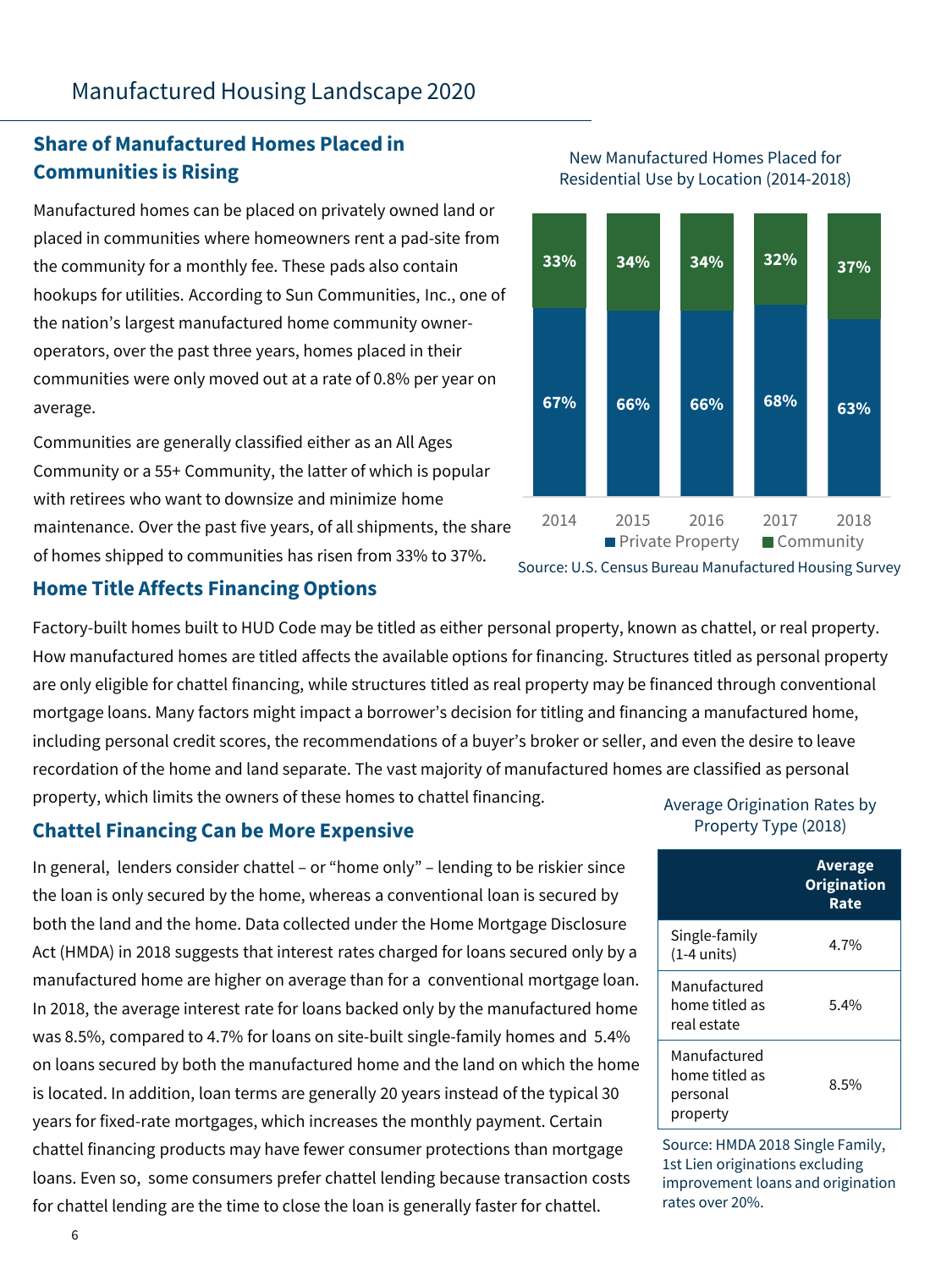# Manufactured Housing Landscape 2020

# **Fewer Homes Eligible for Conventional Financing**

Even homes placed on private land frequently use chattel financing. In fact, while over three-quarters of new manufactured homes shipped are placed on private land, one-fifth are titled as real estate, indicating that these homeowners used cash or chattel financing to purchase their homes.

**80% 80% 77% 76% 77% 13% 14% 17% 17% 17%** 2014 2015 2016 2017 2018 **Personal Property Property Real Estate Property** (2014-2018)

New Manufactured Homes Placed for Residential Use by Type of Title

Source: U.S. Census Bureau Manufactured Housing Survey

#### **Local Zoning Has Not Kept Pace with Innovations**

Some local zoning barriers for manufactured homes are rooted in a preference for municipalities wanting to maintain certain aesthetics that are typical of traditional, site-built homes. Recent innovative designs have made some manufactured homes conforming to the HUD Code visually indistinguishable from site-built homes. These types of manufactured homes may have high-pitched roofs, front porches, and decorative windows and trims. In addition, a recent report from the Federal Housing Finance Agency suggests that manufactured homes affixed to land may appreciate at rates similar to site-built homes, better enabling low- and middle-income families to realize the potential wealth-building benefits of homeownership. Despite this progress, not all state and local regulations have kept up with recent developments.

### **Extreme Job Loss from Covid-19 Expected to Have a Detrimental Impact on Supply…**

It is estimated that over a seven-week period ending May 2 2020, over 33 million people filed for unemployment benefits, representing more than 20% of the workforce. Unsurprisingly, manufactured home builders have not been immune to the effects of job loss. Factories are starting to report the cancellation of orders for new homes.

In addition, manufacturers are expecting lower output due to a variety of other factors. Next Step Network recently surveyed manufacturers to provide insight into emerging trends. Respondents reported working with 22% fewer staff on average and all reported complying with social distancing. These two factors are expected to slow output. Manufacturers also indicated that they are concerned about a disruption in the supply chain for the materials they use to construct homes, such as lumber, drywall, and fixtures, among other items. As a result, many respondents estimated production would likely be reduced in the coming months. While about half of respondents estimated a reduction of 20% or less, approximately one-fifth estimated production could decline by over 30%.





Source: Next Step Network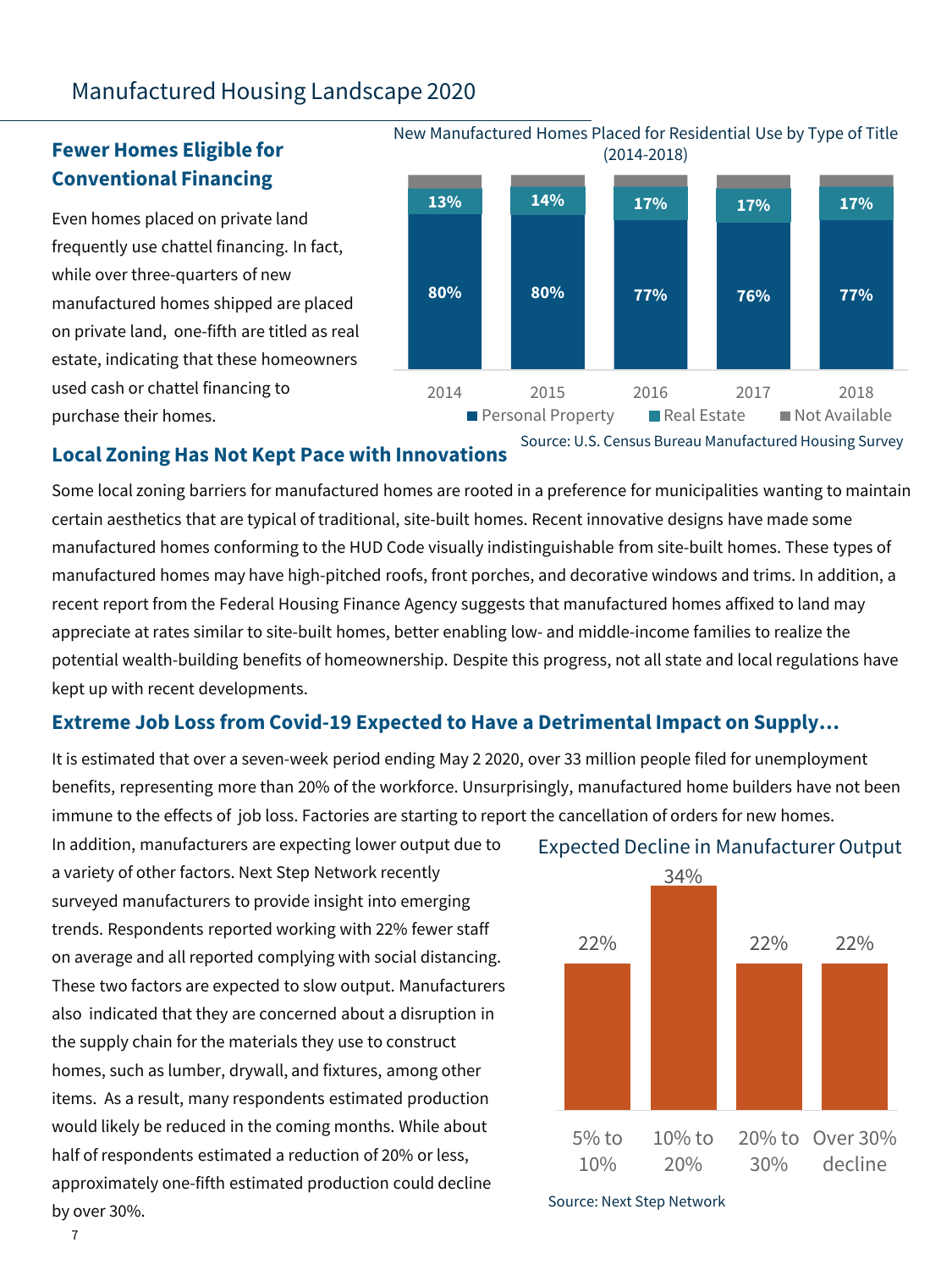### **…and Will Likely Reduce Demand for New Homes**

Manufactured homes built to the HUD Code are generally sold by retailers that have showrooms with display models for consumers to view. Next Step Network also recently conducted a survey of retailers. While this data is limited, it does provide an insight into recent trends. Respondents indicated that measures have been taken to comply with state/local ordinances related to COVID-19 mitigation, with over 60% restricting business hours, reducing or altering staff hours to maintain social distancing, and requiring an appointment. More than 70% of respondents expect to sell fewer homes in the coming months. Of those, 88% expect up to a 30% decline in home sales.

#### Tabulation of Manufactured Housing Retailer Responses to Next Step Network COVID-19 Survey

| <b>ANSWER CHOICES</b>                                                                     | <b>RESPONSES</b> | Sell more<br>homes |
|-------------------------------------------------------------------------------------------|------------------|--------------------|
| Using virtual walk-throughs or other digital platforms.<br>٠                              | 80,77%           | <b>No</b><br>6%    |
| Working to close sales in our pipeline.<br>٠                                              | 73.08%           | <b>Change</b>      |
| Open but with restricted/altered business hours.<br>$\blacktriangledown$                  | 69.23%           | 23%                |
| Reduced staff; alternating shifts to maintain social distancing<br>$\checkmark$           | 65.38%           | <b>Sell fewer</b>  |
| Making appointments only for new business.<br>$\checkmark$                                | 61.54%           | homes              |
| Not taking walk-ins.<br>$\checkmark$                                                      | 46.15%           | 71%                |
| Leaving homes open during business hours for self- or phone guided tours.<br>$\checkmark$ | 3.85%            |                    |
| Closed for business (all operations suspended).<br>٠                                      | $0.00\%$         |                    |

Source:: [https://nextstepus.org/wp-content/uploads/2020/04/Summary-of-COVID19-Impact-Survey\\_2020.pdf](https://nextstepus.org/wp-content/uploads/2020/04/Summary-of-COVID19-Impact-Survey_2020.pdf) Note: Based on responses from 36 retailers across 16 states representing 57% of states receiving new home shipments in 2019

#### **Retailers Using Virtual Tours**

Manufactured housing retailers are increasingly using technology to close deals in their pipelines and to offset the decrease in foot traffic. Nearly 59% of respondents reported an increase in traffic to their website and that visitors are staying online longer. Thirty-two percent of survey respondents indicated increasing paid digital advertising showcasing homes and over 80% reported using online virtual walk-throughs and other digital tools. However, it remains to be seen if an increase in online traffic is sufficient to make up for the decline in buyers from brick-and-mortar retailers.

# **Demand in Texas Likely Impacted by Oil Prices**

We expect that demand in Texas, which receives about 20% of shipments of new homes annually, will likely decline due to the oversupply of oil at a time when there is reduced consumer and industry demand for energy. According to the first quarter Dallas Federal Reserve Energy Survey, two -thirds of support services firms and 45% of exploration and production firms expect to reduce employee counts in 2020, likely contributing to a dampening of demand for new manufactured housing.

Share of Respondents That Expect to Change Staffing Levels in 2020



Source: Federal Reserve Bank of Dallas, Energy Survey as of Q1 2020